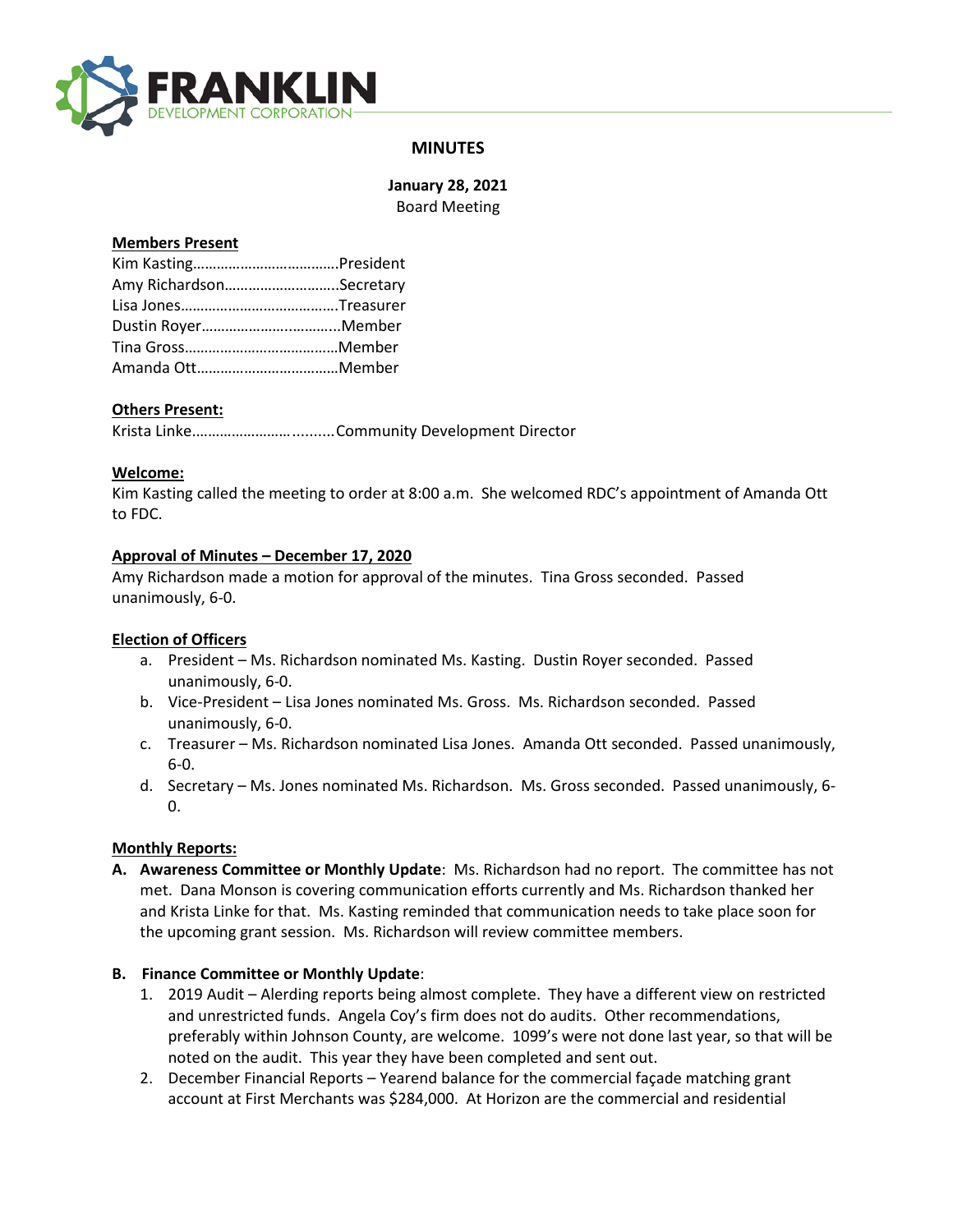revolving loan funds with a yearend balance of \$466,000. There is a CD at First Merchants earning some interest at \$250,000 that could eventually go in to the façade grants. Operating ended the year just over \$107,000. Along with operating the RFP and direct investments checking is at Mutual and right at \$63,000. The total is \$1,171,000. Accounts receivable (loans in repayment) total still coming back to RDC is \$593,940 over the next seven years.

3. 2021 Budget – Ms. Linke highlighted the local government grant of \$300,000 awarded by RDC in 2019 but not deposited until January of 2020. Rental income ended with Crossroad and O'Mara having two contracts in town, so their field office is half of the first floor. They pay \$2,400/month. JP Parker pays \$600/month for the other side, using it as warehouse space. Program service fees are for closing fees, \$150/closing. There is interest income and general expenses. Net income for the year was \$123,000. The residential program still has three projects in process. Ms. Linke also went through the status of commercial loans. There are several façade grants still in process, some from 2017. Yearend program funds total \$519,000. Ms. Jones asked if there is a time limit on loans. Ms. Linke said it is to be nine months. Some extensions have been approved. Additionally, Ms. Linke admitted she is probably too lenient. She will begin work on closing out the older loans.

She continued with the 2021 budget information, including 2019 and 2020 budgets and actuals. She went over the rationale for projected all account budget figures for 2021.

Ms. Gross advised that the reinvestment of the \$30,000 tax sale property profit should be reflected in the report. Ms. Gross made a motion to approve the budget. Ms. Ott seconded. Passed unanimously, 6-0.

### **C. Loan and Grant Committee or Monthly Update:**

1. First round of funding in 2021 – Applications due February 26 – There is \$75,000 in programming funds and the next round of applications are due February 26. No applications have been received at this time. Ms. Jones inquired about a notice in the Daily Journal. Ms. Kasting will write a press release. Ms. Linke suggested David Bedwell for committee chair to fill the vacancy from Steve Woods.

#### D. **Development Committee or Monthly Update:**

1. 280 Circle Drive – The complete transfer is 30-60 days out. Mr. Royer met with a group of contractors there last week and have very approximate, high end repair estimates. Contractor and house flipper Marissa Stout was met with and provided a "do not exceed" cost plus 15% bid numbers. Her rough high end rehab quote totaled \$82,500 plus 15% so roughly \$95,000. It is an all-encompassing quote without driveway. Mr. Royer identified the scope of work and believes the total will actually be significantly lower than the quote. He thinks it can sell for \$125- 140,000. Mr. Royer offered to be the liaison between the FDC and contractor. Ms. Jones asked if the city's requirement of three bids over a certain amount applies to FDC as well. Rob Schafstall said it is not a requirement for FDC. Ms. Jones believes additional bids advisable. Mr. Schafstall asked if other options for the property are still being considered apart from remodel and resale such as selling as is or demo and sell an empty lot. Ms. Kasting explained the main goal to get it back on tax rolls, owner occupied and to a standard matching the neighborhood. Mayor Steve Barnett sees the profit margin feeding into a plan of fixing up one or two houses a year, contributing to the goal of getting the FDC self-sufficient in addition to upgrading city